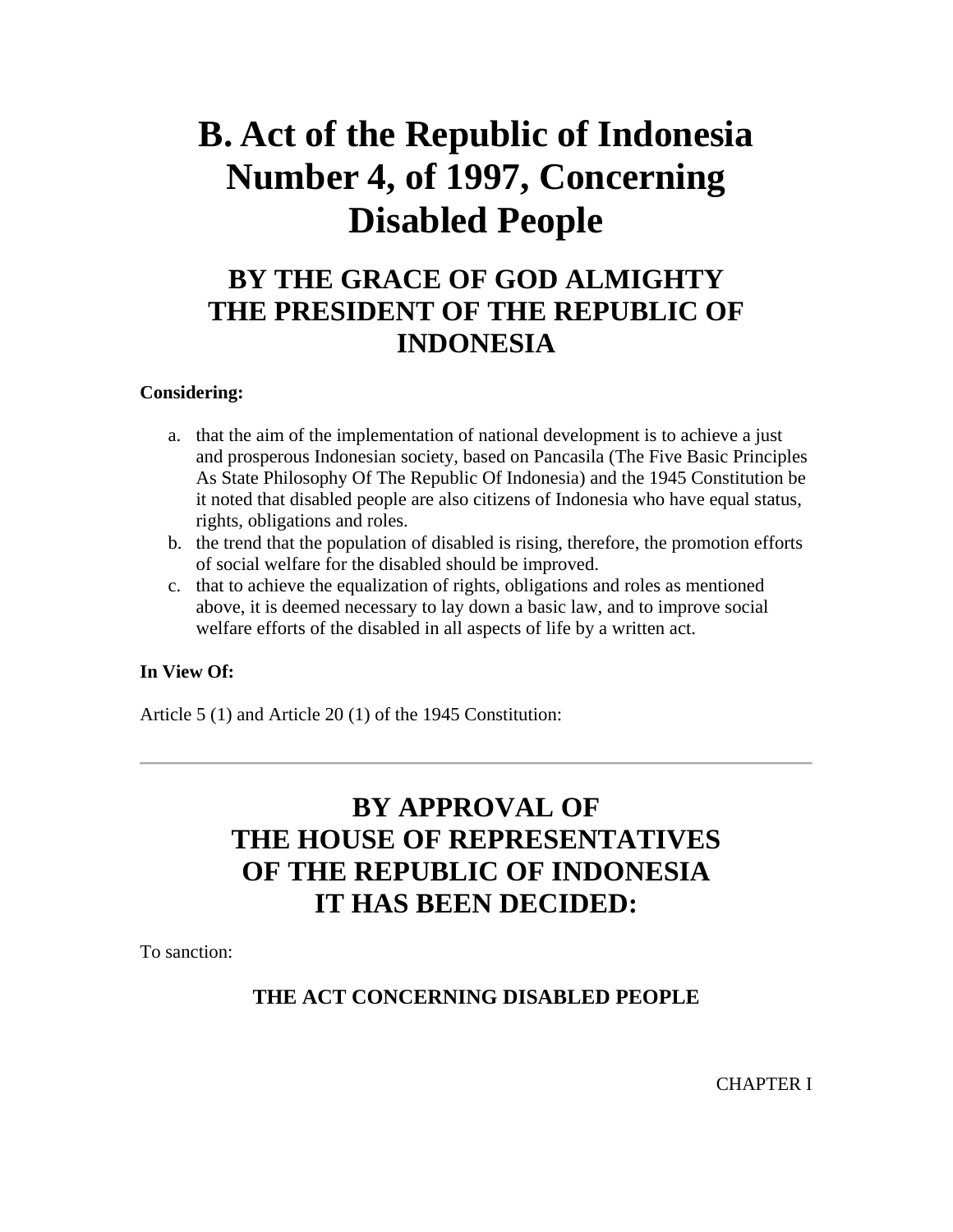# **GENERAL PROVISION**

### **Article 1**

Definitions used in the Act:

- 1. Disabled people are people with physical and/or mental deficiencies so that they can't ordinarily do their social function. They are:
	- a. the physically disabled
	- b. the mentally disabled
	- c. the physically and the mentally disabled
- 2. Degree of disability is a condition showing the gradation of disability of anyone.
- 3. Equalization of opportunity is an attempt to enable disabled people are unable to fully participate in all aspects of life.
- 4. Accessibility is an accessible facility provided for the disabled in order to achieve the equalization of opportunity in all aspects of life.
- 5. Rehabilitation is the process of refunctionalization and development of disabled people in order to be able to do their normal social function in society.
- 6. Social assistance is a stimulant given to the disadvantaged disabled incidently in order to improve their social welfare standard.
- 7. Social welfare standard maintenance is protection and service efforts to the disabled conducted continuously in order for them to achieve a normal living standard.

CHAPTER II

# **FOUNDATIONS, PRINCIPLES AND OBJECTIVES**

#### **Article 2**

Efforts to improve the social welfare of disabled people are based on Pancasila (The Five Basic Principles As State Philosophy Of The Republic Of Indonesia) and the 1945 Constitution.

#### **Article 3**

As meant in Article 2, the efforts are based on the principles of faith and devotion to the One Almighty God, the principle of benefits, the principle of family system, the principle of justice and equity, the principle of balancing of consciousness, the principle of self reliance and the principle of knowledge and technology.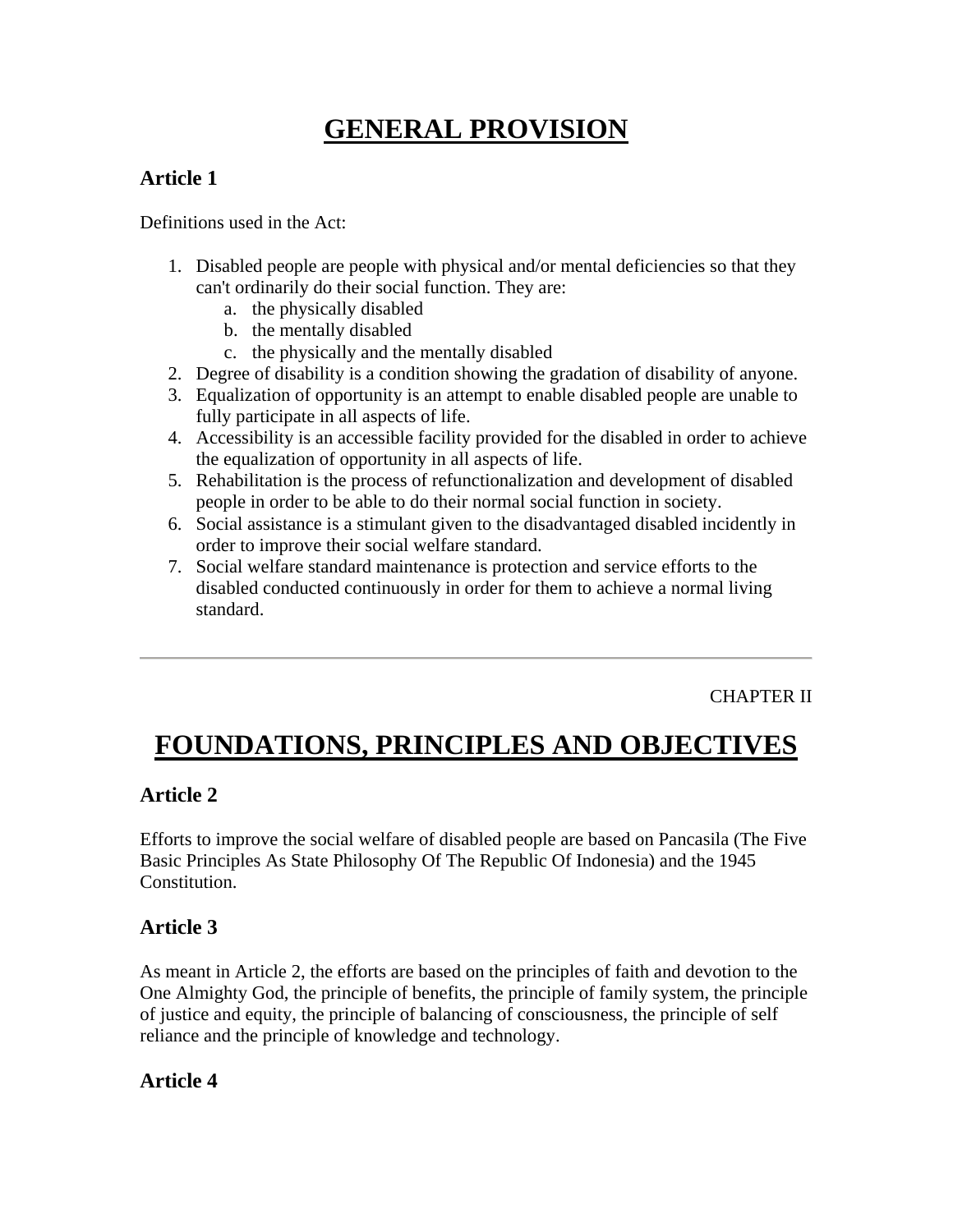As meant in Article 2 mentioned above, the aim of empowerment efforts for disabled people is to help them achieve their self reliance and social welfare.

CHAPTER III

# **RIGHTS AND OBLIGATIONS**

#### **Article 5**

Every disabled person has equal rights and opportunities in all aspects of life.

#### **Article 6**

Every disabled person has the right to obtain:

- 1. Education in all units, programmes, types and levels of education.
- 2. Employment and to standard of living, befitting for human beings according to their disabilities, their education and their abilities.
- 3. Equal treatment to participate in national development and to enjoy its output.
- 4. Accessibility for their life independence
- 5. Rehabilitation, social assistance and social welfare standard maintenance; and
- 6. Equal rights to encourage talents, abilities and social life, especially for children with disabilities living in their family environment and community.

#### **Article 7**

- 1. Every disabled people has equal obligations to life in the community and nation.
- 2. As mentioned in clause (1), the obligations are conducted according to their disabilities, their education level and their abilities.

#### **Article 8**

Government and/or society is obliged to make efforts to realize the rights of disabled people.

CHAPTER IV

# **EQUALIZATION OF OPPORTUNITY**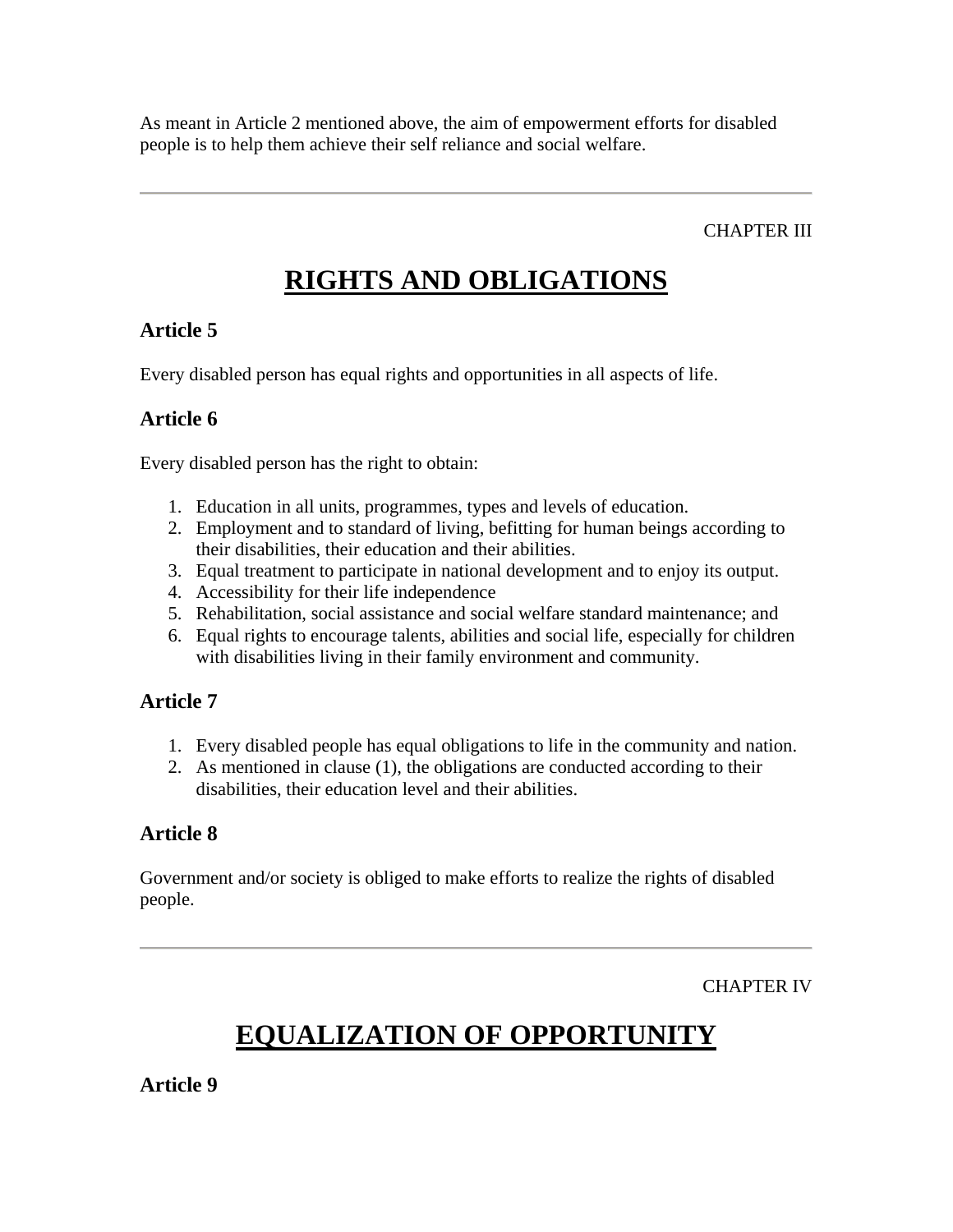Every disabled person has equal opportunity in all aspects of life.

#### **Article 10**

- 1. The equalization of the opportunity for disabled people in all aspects of life is conducted by providing accessibilities.
- 2. The accessibilities are intended to provide a supportive situation environment to the disabled in order for them to fully participate in their society.
- 3. As meant in clause (1) and clause (2), the providing of accessibilities, shall be comprehensively, integratedly and continuously established by Government and/or society.

### **Article 11**

Every disabled person has equal opportunities to obtain education at all units, programmes, types and levels of education according to their disabilities.

### **Article 12**

Every educational institution shall give equal treatment and opportunities to the disabled students at all units, programmes, types and levels of education according to their disabilities and abilities as well.

### **Article 13**

Every disabled person shall have equal opportunities to obtain employment according to their disabilities.

#### **Article 14**

State and private companies shall give equal treatment and opportunities to the disabled by employing them at the companies according to their disabilities education, and abilities. The quota shall be adapted to the number of employees existing and/or qualification of the company.

### **Article 15**

As meant in Article 10, 12, and 14, the provision shall be explained by the further State Regulation.

CHAPTER V

# **EFFORTS**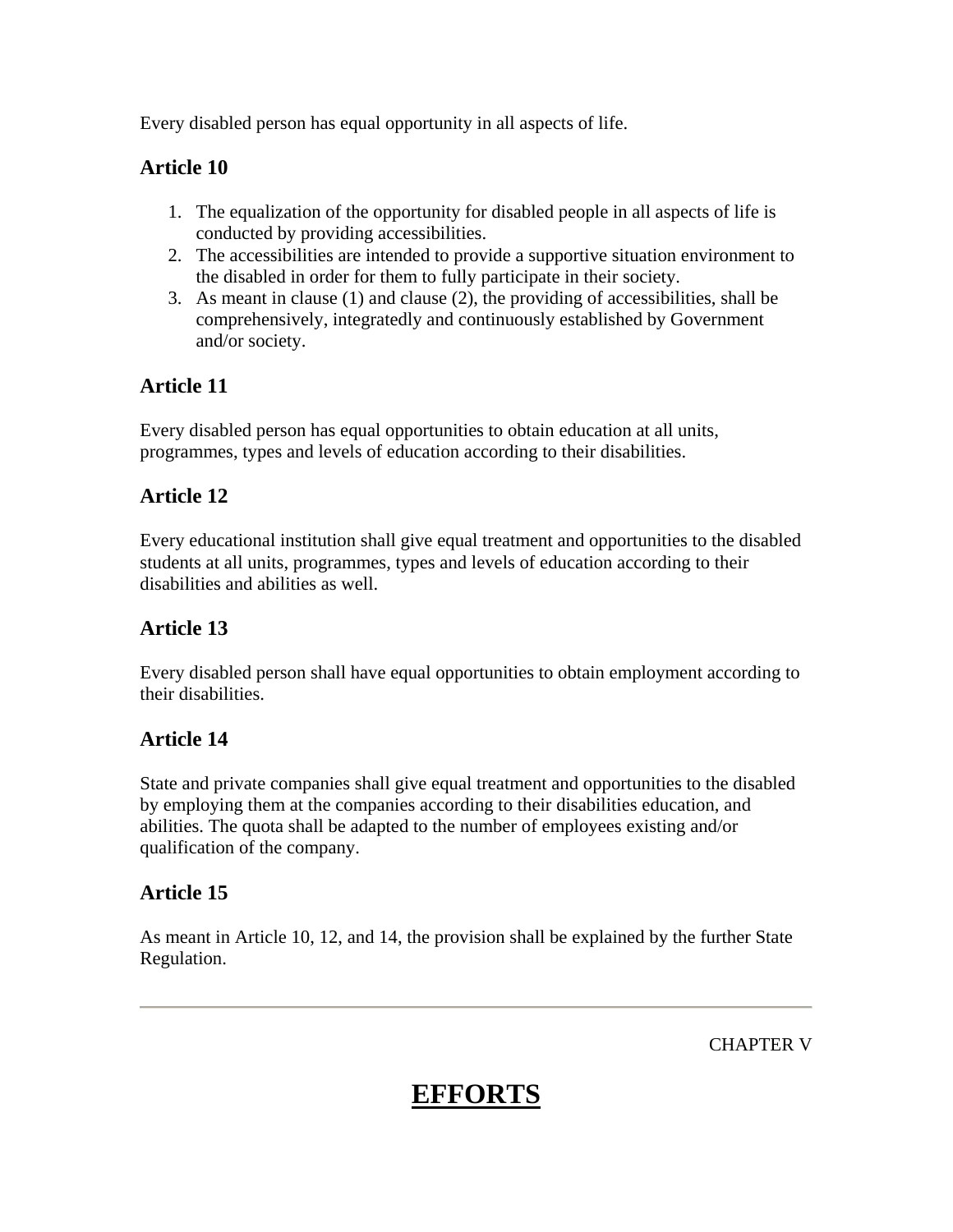### **Article 16**

Government and/or society shall conduct:

- 1. Rehabilitation efforts,
- 2. Social assistance efforts, and
- 3. Social welfare standard maintenance efforts.

#### **Article 17**

The aim of rehabilitation activities are directed to refunctionalization and to develop the physical, mental and social abilities of disabled people in order to conduct their social function normally according to their talents, abilities, education and experience.

### **Article 18**

- 1. The rehabilitation activities shall be conducted in all State and/or private facilities.
- 2. As meant at clause (1) the rehabilitation activities include medical rehabilitation, educational, vocational and social training.
- 3. As meant at clause (1) and clause (2), provision concerning the implementation of rehabilitation activities shall be explained by the further State Regulation.

### **Article 19**

Social assistance shall be directed to help the disabled improve their social welfare standard.

#### **Article 20**

- 1. As meant in article 19, social assistance shall be given to:
	- a. the disadvantaged, disabled who have been rehabilitated, but remain jobless.
	- b. the disadvantaged disabled who have been rehabilitated, have skills, but remain jobless.
- 2. As meant in clause (1), provision concerning type, number and procedures of implementation of giving social assistance shall be explained by the further State Regulations.

### **Article 21**

Social welfare standard maintenance shall be directed to give services and protection to the disabled in order to keep their normal standard of living.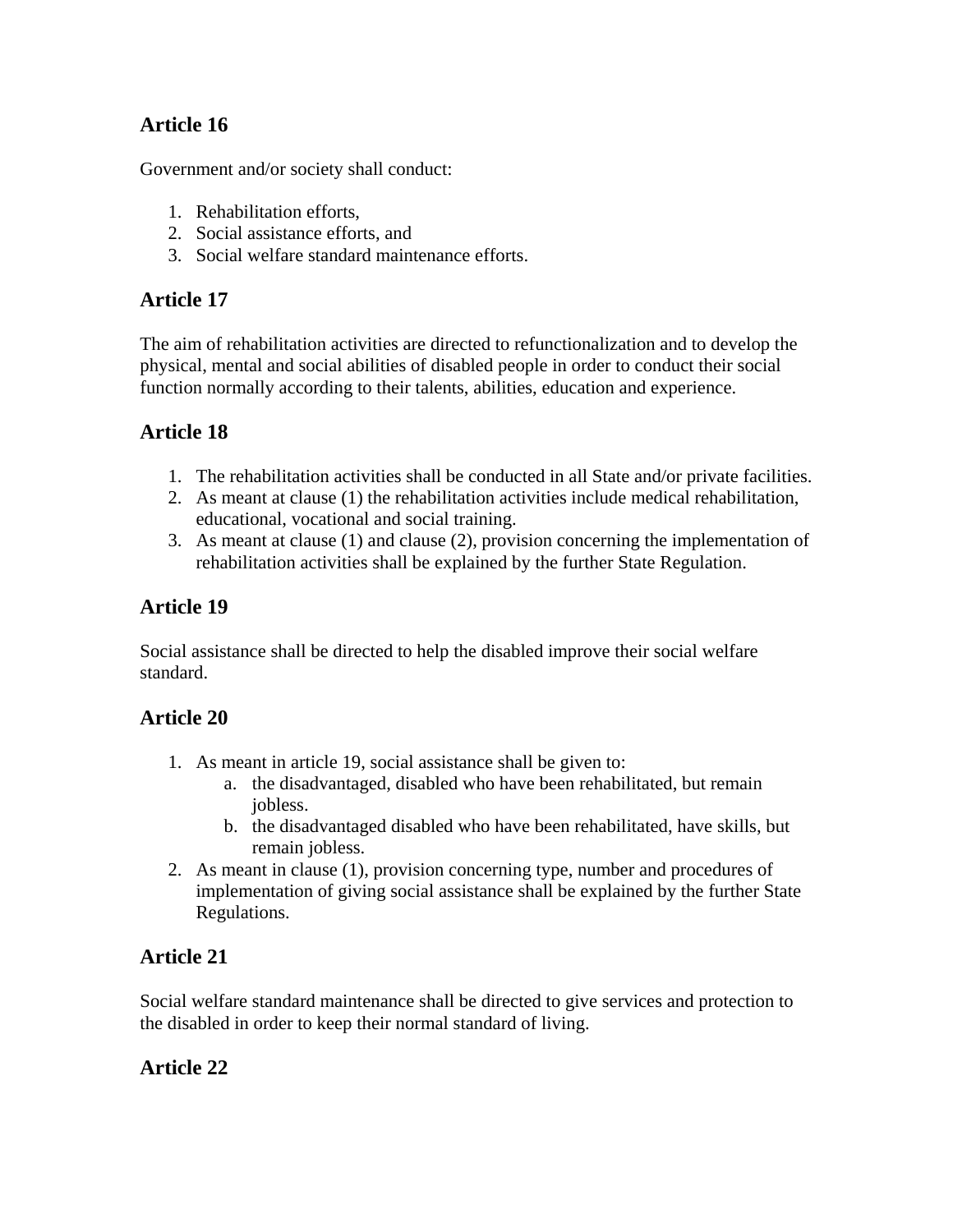- 1. As meant in Article 21, the social welfare standard maintenance shall be given to people with unrehabilitabled disabilities and fully dependent others.
- 2. As meant in clause (1), provision concerning the type, procedures and conditions of social welfare standard maintenance shall be explained by the further State Regulations.

CHAPTER VI

# **THE DEVELOPMENT AND ROLES OF THE COMMUNITY**

#### **Article 23**

- 1. Government and society shall develop leave in efforts to improve the social welfare standard of disabled people.
- 2. As meant in clause (1), the development covers all activities in all aspects of life.

#### **Article 24**

Government shall develop all efforts to improve the social welfare of disabled people by sanctioning policies, coordinating, giving information, guiding, and giving permission for monitoring.

#### **Article 25**

- 1. Society shall develop all efforts to improve the social welfare of disabled people.
- 2. Society has a great opportunity to participate in efforts to improve the social welfare of disabled people.

#### **Article 26**

As meant in Article 24 and 25, provision concerning the development and role of society shall be explained in the further State Regulations.

- 1. Government shall give award to companies employing the disabled.
- 2. Award shall also be given to institutions, community and/or personally having good actions on efforts to improve the social welfare of disabled people.
- 3. (3) As meant at the clause (1) and (2) provision concerning with giving award shall be explained in the further State Regulations.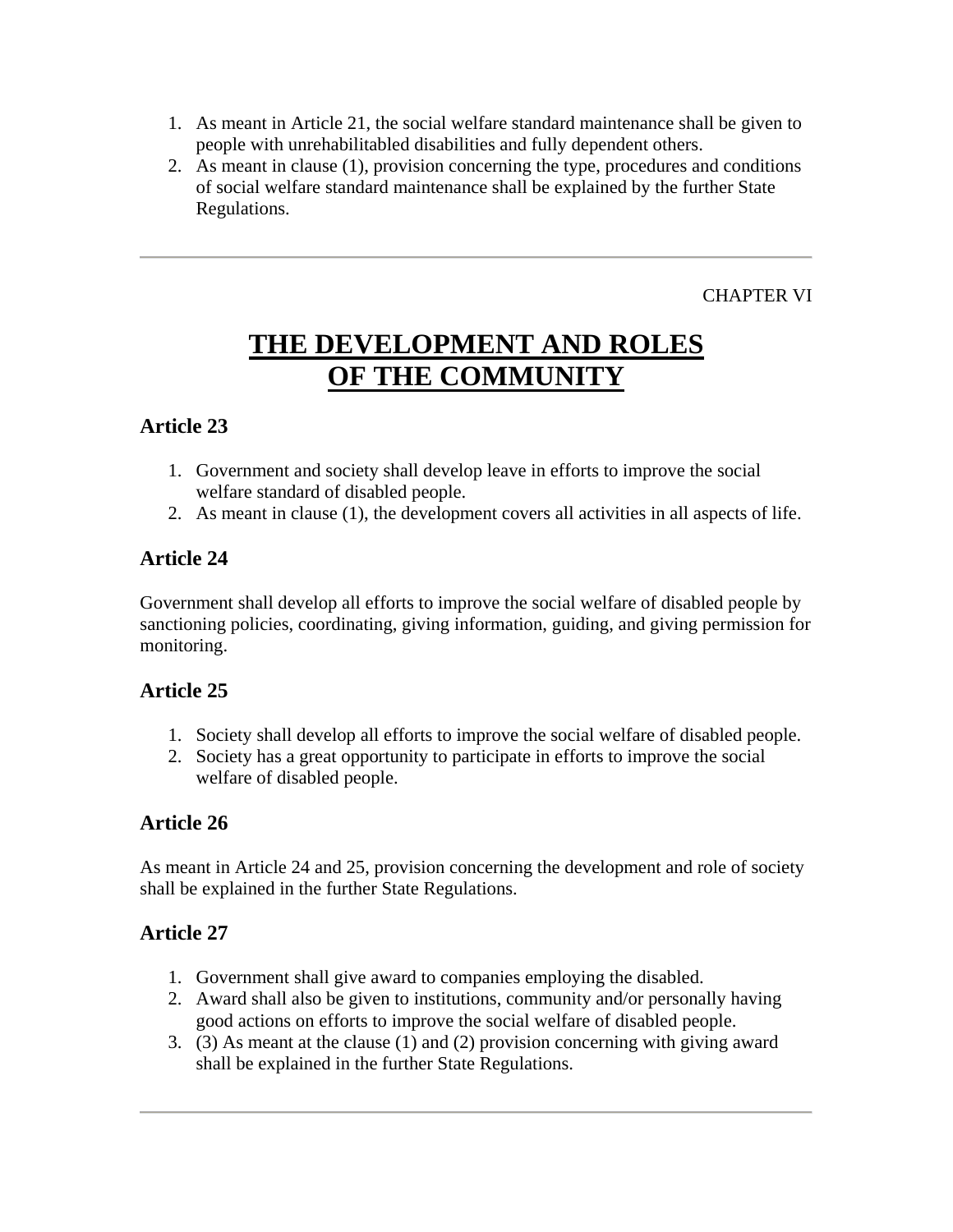### **COURT PUNISHMENTS**

#### **Article 28**

- 1. Whoever goes against the Article 14 of this Act, shall be punished with a maximum imprisonment of 6 (six) months and/or a maximum fine of Rp. 200,000,000, (Two hundred millions Rupiah) fine.
- 2. As meant in clause (1) the punishment is considered as the against.

CHAPTER VIII

# **ADMINISTRATIVE PUNISHMENT**

#### **Article 29**

- 1. Whoever chooses not to provide accessibilities as meant in Article 10 and/or not to give equal treatment and opportunities to the disabled students at all units, programmes, types and levels of education, as meant in Article 12, shall receive an administrative punishment.
- 2. Manifestation, kinds and procedures of the administrative punishment as meant in the clause (1) shall be explained in the further State Regulations.

CHAPTER IX

# **TRANSITIONAL PROVISIONS**

#### **Article 30**

Since this act promulgated all statutory arrangements, concerning with the disabled before remain valid as long as it is not contrary and/or to be altered or to be changed based on this Act.

CHAPTER X

# **CLOSING PROVISIONS**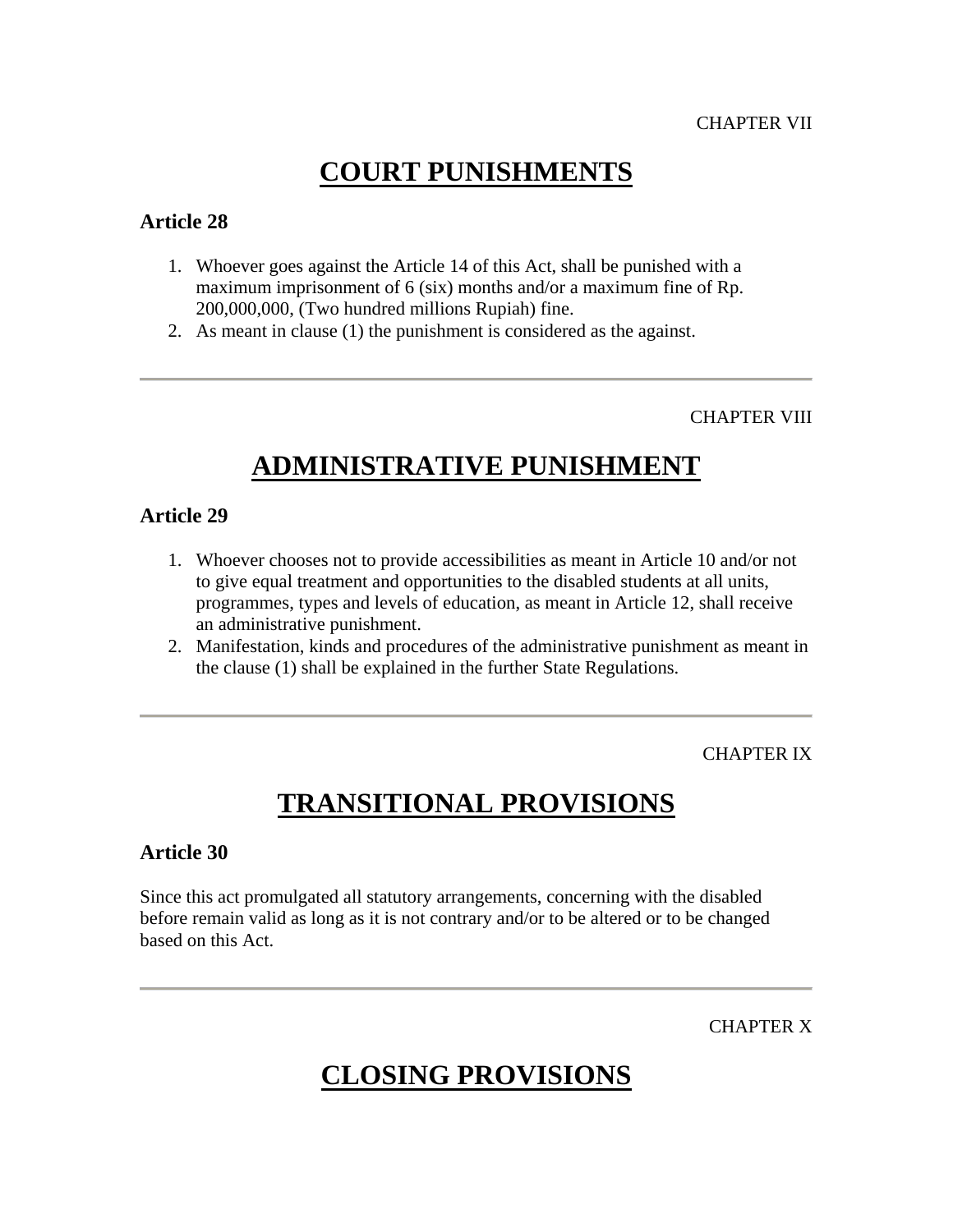#### **Article 31**

This Act comes into effect at the date of its promulgation. In order that every one may take cognizance of it, it is ordered to publish this Act in the State Gazette of the Republic Of Indonesia.

Done at: JAKARTA. On: February 28th 1997. THE PRESIDENT OF THE REPUBLIC OF INDONESIA signed SOEHARTO

Promulgated in Jakarta on February 28th 1997 MINISTER/STAT SECRETARY OF THE REPUBLIC OF INDONESIA signed MOERDIONO

#### THE STATE GAZETTE OF THE REPUBLIC OF INDONESIA NUMBER 9 OF THE YEAR 1997.

Copyright as the original one. THE SECRETARIAT OF THE CABINET OF THE REPUBLIC OF INDONESIA, Head Of Bureau For Legislation. signed Lambock V. Nahattands.

ECONOMIC AND SOCIAL COMMISSION FOR ASIA AND THE PACIFIC **Legislation on Equal Opportunities and Full Participation in Development for Disabled Persons: Examples from the ESCAP region - 4. Indonesia -**

Printed in Thailand December 1997 1,250

United Nations Publication Sales No. E.98.II.F.21 Copyright © United Nations 1997